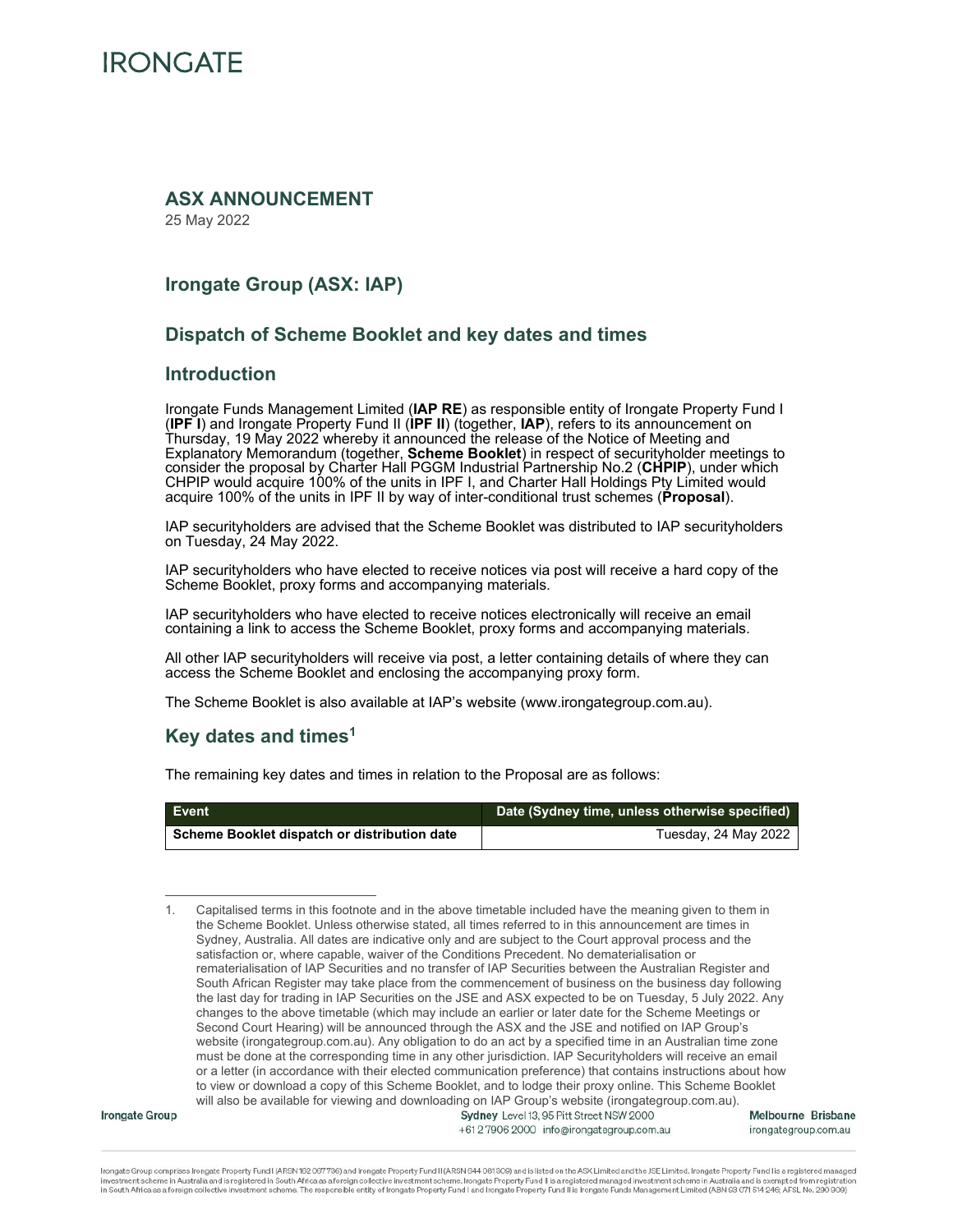# **IRONGATE**

| Last day for trading in IAP Securities on the JSE in<br>order to be registered as holders of IAP Securities<br>on the IAP Register at the Voting Record Date                                                                                                                                                                                                                                                                                                         | 9:00 am (Johannesburg time) on Wednesday, 22<br>June 2022                               |
|----------------------------------------------------------------------------------------------------------------------------------------------------------------------------------------------------------------------------------------------------------------------------------------------------------------------------------------------------------------------------------------------------------------------------------------------------------------------|-----------------------------------------------------------------------------------------|
| Last date and time by which Proxy Forms must<br>be received                                                                                                                                                                                                                                                                                                                                                                                                          | 5:00 pm / 9:00 am (Johannesburg time) on<br>Monday, 27 June 2022                        |
| Last date and time for receipt of Proxy Forms<br>(including proxies lodged online), powers of<br>attorney or certificates of appointment of body<br>corporate representatives for the Scheme<br>Meetings.                                                                                                                                                                                                                                                            |                                                                                         |
| <b>Voting Record Date</b>                                                                                                                                                                                                                                                                                                                                                                                                                                            | 7:00 pm / 11:00 am (Johannesburg time) on                                               |
| Time and date for determining eligibility to vote at<br>the Scheme Meetings.                                                                                                                                                                                                                                                                                                                                                                                         | Monday, 27 June 2022                                                                    |
| All IAP Securityholders who are registered as<br>holders of IAP Securities on the IAP Register at the<br>Voting Record Date will be eligible to vote at the<br>Scheme Meetings.                                                                                                                                                                                                                                                                                      |                                                                                         |
| <b>Scheme Meetings</b>                                                                                                                                                                                                                                                                                                                                                                                                                                               | 5:00 pm / 9:00 am (Johannesburg time) on                                                |
| As a result of the ongoing uncertainty and potential<br>health risks associated with large gatherings and<br>the ongoing COVID-19 pandemic, the Scheme<br>Meetings will be virtual (online only). There will not<br>be a physical meeting where IAP Securityholders<br>or their proxies, attorneys or corporate<br>representatives can attend in person. Further<br>details relating to the Scheme Meetings are set out<br>on Page 2 and in the Notice of Meeting in | Wednesday, 29 June 2022                                                                 |
| Annexure A of the Scheme Booklet.                                                                                                                                                                                                                                                                                                                                                                                                                                    |                                                                                         |
| If the Proposal Resolutions are approved at the Scheme Meetings and all other Conditions<br>Precedent are satisfied or waived (as applicable)                                                                                                                                                                                                                                                                                                                        |                                                                                         |
| <b>Second Court Date</b>                                                                                                                                                                                                                                                                                                                                                                                                                                             | Tuesday, 5 July 2022                                                                    |
| The date on which the Schemes become<br>unconditional, and the finalisation announcement is<br>released on SENS, including the currency<br>conversion rate.                                                                                                                                                                                                                                                                                                          | Following receipt of Second Judicial Advice<br>(expected to be on Tuesday, 5 July 2022) |
| Last day for trading in IAP Securities on the JSE<br>and the last day IAP Securityholders can transfer<br>IAP Securities between the Australian Register and<br>South African Register                                                                                                                                                                                                                                                                               | Tuesday, 5 July 2022 (Johannesburg time)                                                |
| <b>Effective Date</b>                                                                                                                                                                                                                                                                                                                                                                                                                                                | Wednesday, 6 July 2022                                                                  |
| The date on which the Schemes become Effective<br>and are binding on IAP Securityholders.                                                                                                                                                                                                                                                                                                                                                                            |                                                                                         |
| Last day of trading in IAP Securities on the ASX.<br>IAP Securities suspended from trading from close<br>of trading on the ASX.                                                                                                                                                                                                                                                                                                                                      |                                                                                         |
| IAP Securities suspended from trading on the JSE<br>from open of trading on the JSE.                                                                                                                                                                                                                                                                                                                                                                                 | Wednesday, 6 July 2022 (Johannesburg time)                                              |
| Procedure to remove IAP Securities from the<br>official list of the JSE is initiated by the JSE.                                                                                                                                                                                                                                                                                                                                                                     |                                                                                         |